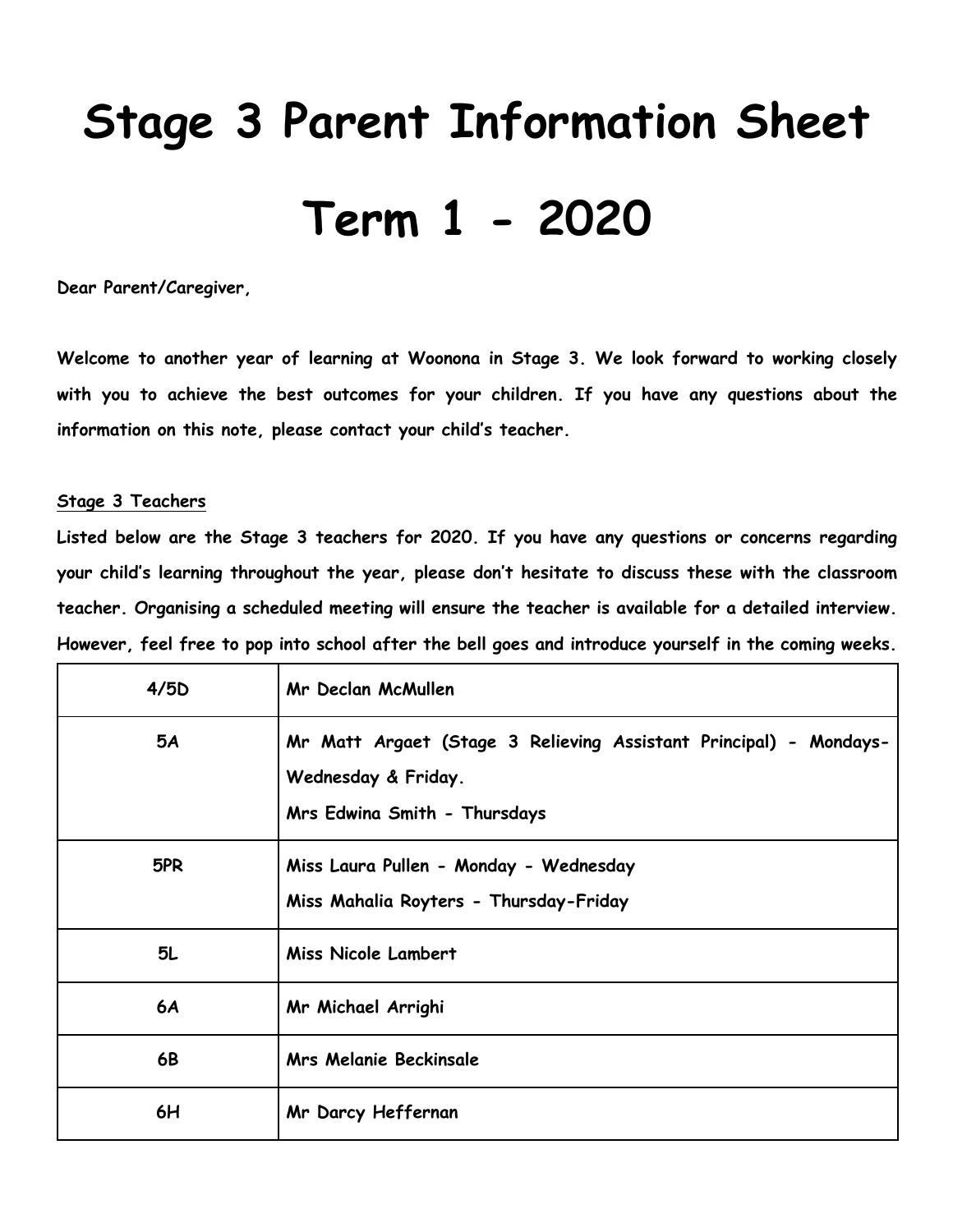#### **Absences**

**Notes from parents are always required for student absences, late attendance or early leaving. If a note is not sent, a computer generated reminder is issued by the office. If you know that your child is going to be away prior to the date of absence, advanced notice is appreciated by teachers.**

# **Uniform**

**Friday - Sports uniform Monday - Thursday - Full school uniform.**

**Non school hats or jumpers (including representative sports attire) cannot be worn as part of the school uniform. Please label all clothing items with student names.**

# **Parent teacher interviews**

**We have scheduled our parent teacher interview evening on Tuesday 31st March. More information to follow in the coming weeks.**

#### **Learner Qualities**

**At Woonona Public School we have 7 essential qualities for learners at our school.**

- **Collaborate - I work with others to achieve a common goal**
- **Connect - I make links between what I know and my new learning**
- **Persist - I keep trying to achieve my goal even when they are hard**
- **Reflect - I think about my learning and how I use it to grow**
- **Resilient - I bounce back and move on when faced with challenges**
- **Risk-taking - I have a go, challenge myself and see mistakes as part of learning**
- **Wonder - I am curious, ask questions and explore ideas**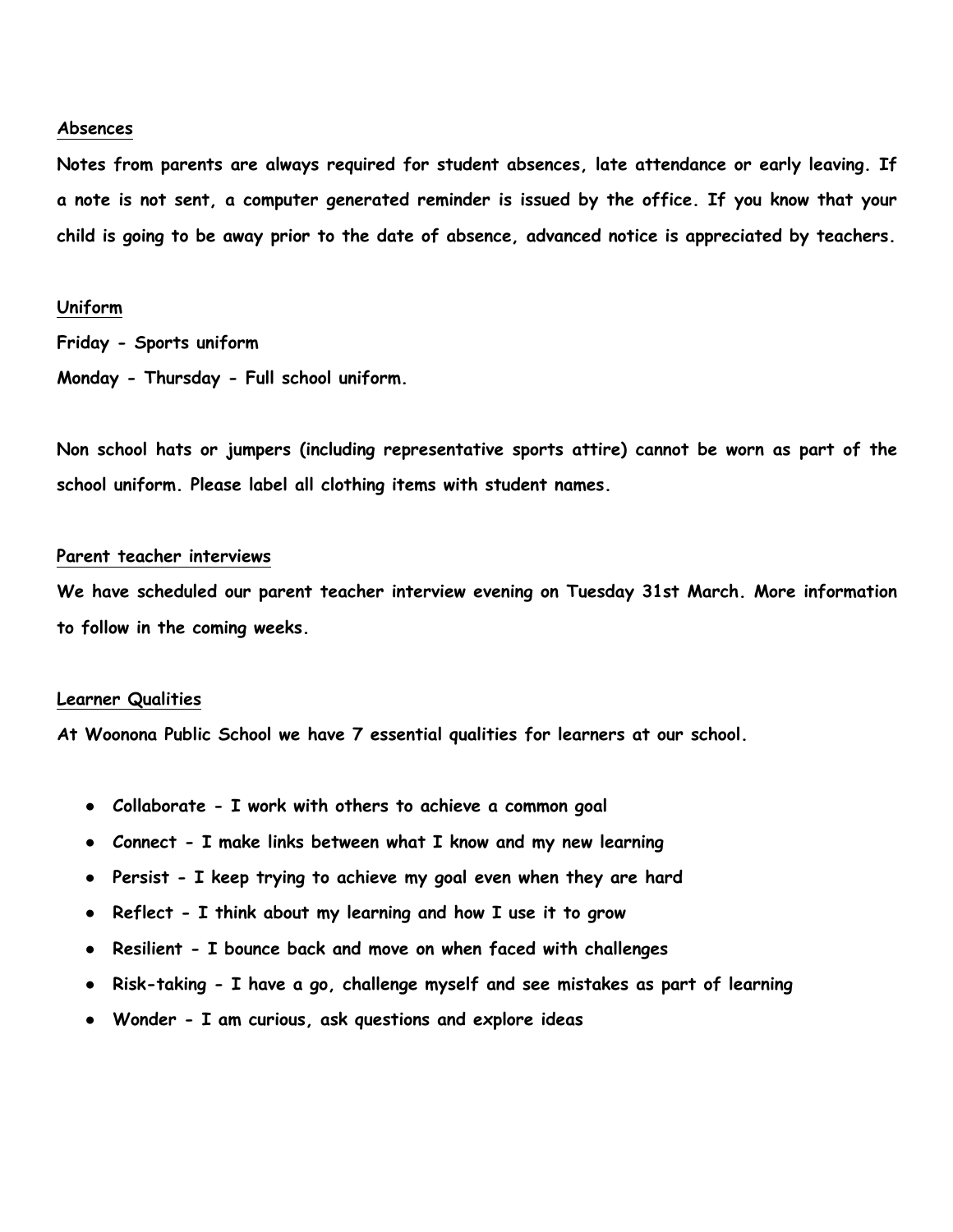**Students have been reading Rosie Revere Engineer and Teamwork Isn't My Thing and participating in cycles of learning that teach and reinforce these qualities. Each week, one award per class will be given to students who have demonstrated these qualities in their learning.**

#### **Social Skills Program**

**The Social Skills Program is a whole school approach reinforcing social skills in all areas of school life. Each skill will be taught over a one-week period.**

#### **Awards**

**Each week teachers will recognise positive behaviour in the classroom by presenting class awards at stage assemblies. One award will be presented to a student displaying the Learner Qualities and another for displaying citizenship. In addition to these weekly awards, teachers can nominate students for the whole school Citizen of the Month Award handed out on the last Friday of each month.** 

**Additionally, students have the opportunity to nominate their peers for the weekly 'Stage 3 Legends' awards, a student nominated recognition system that recognises good citizens.**

# **Premier's Reading Challenge**

**Students in Stage 3 will be completing the Premier's Reading Challenge in 2020. Books can be recorded using the Premier's Reading Challenge website with the student's DET login, this can be done both at school and at home.**

#### **online.det.nsw.edu.au/prc/home**

#### **Classroom Resources**

**Resource lists were distributed to all students at the end of last year. These lists are still available on the school's website. Teachers would greatly appreciate it if all resources were brought in by next week.**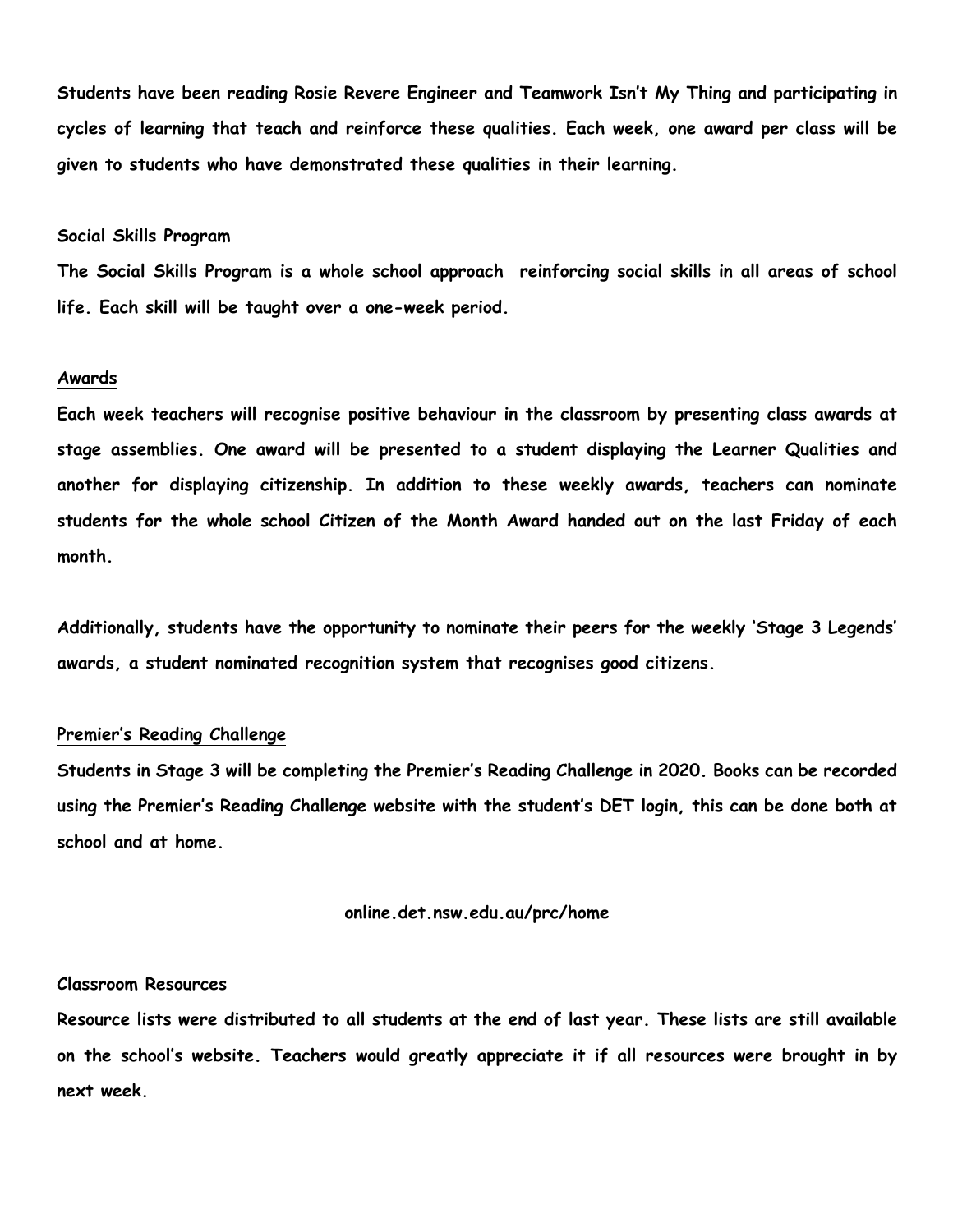## **Kindergarten Buddy Program**

**Due to the large numbers of students in Stage 3, we have had to make modifications to our Kindergarten buddy program for 2020. This year only students in Year 5 will participate in the Buddy Program with Kindergarten. This program aims to ease the transition for Kindergarten students to Woonona Public School while developing leadership qualities in Stage 3 students. This program will occur every 3 weeks and incorporates social skill activities, cooperative play and learning based tasks. Year 5 students will find out who their buddy is in the coming weeks.**

#### **Homework**

**Read, read, read! We believe reading at home is the most beneficial homework task that students can complete. Our expectations this year are that students in Stage 3 read at least 20 minutes each day. This can be done before school, after school, at night before bed - whatever works for your family. Reading exercises the brain, improves vocabulary and enhances students writing in class. We encourage you to implement a regular reading schedule for your child, talk to your children about their reading material and foster a love of reading at home. Students can access a range of books in our library each week and teachers would be more than happy to recommend stage appropriate books and series.** 

**This term students will receive further homework tasks in Week 6.**

**Please note that teachers will not be issuing homework to students who miss school due to family holidays. We recommend that students read and keep a travel journal of all the new and interesting things they've seen and done while away from school.**

### **Library**

**Students will be visiting the library for weekly borrowing with Mrs Lake. The library is also open for borrowing at lunchtimes on Tuesday, Wednesday and Thursday.**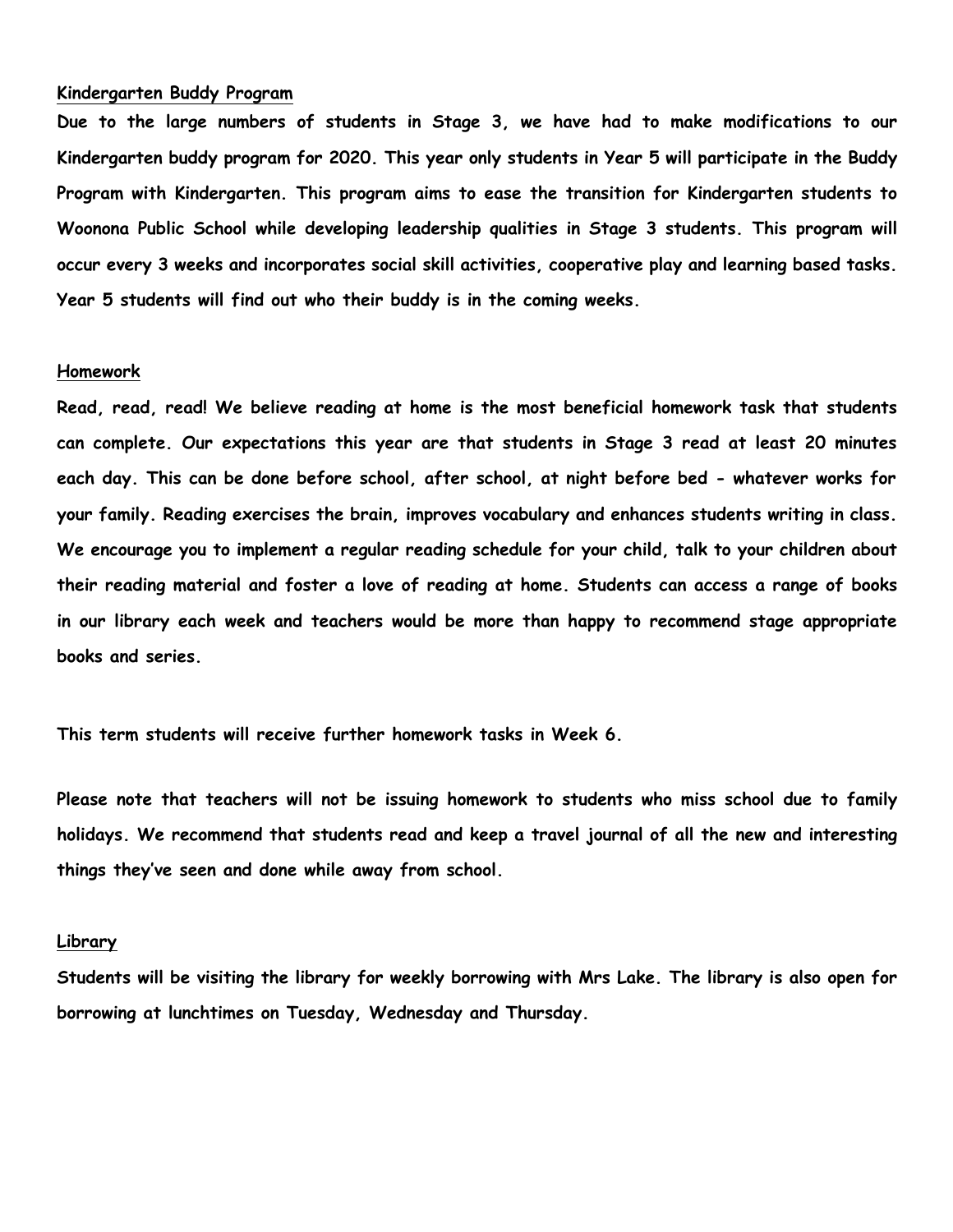# **Canberra Excursion**

**Stage 3 students will be travelling to Canberra for a two night excursion from Wednesday 23rd September - Friday 25th September. This excursion is an excellent opportunity for students to build and strengthen relationships with their peers, while developing resilience and confidence in an unfamiliar setting. The Canberra excursion also supports in class units of work with visits to:**

- **· Parliament House Tour of House of Representatives and Senate**
- **· War Memorial**
- **· National Museum**
- **· Cockington Green**
- **· National Dinosaur Museum**
- **· High Court of Australia**
- **· National Capital Exhibition - Regatta Point**
- **· Mount Ainslie**
- **· National Arboretum**
- **· Drive past the Embassies and The Lodge**
- **· Institute of Sport - Sportex program**
- **· Questacon - The National Science & Technology Centre**

**It is always a highlight of the year for both students and teachers. An expression of interest note regarding camp went out in Week 1, it is important that this note comes back whether your child is attending camp or not as final prices are dependent on the number of students attending.**

# **Year 6 shirts**

**Students will receive more information about Year 6 shirts later in Term 1.** 

# **English**

**Students have been completing a range of pre assessments over the past two weeks. Together with PAT data, teachers will analyse pre assessments to identify target areas for the students that align to NSW syllabus requirements. Teachers will then write short cycles of learning that meet these**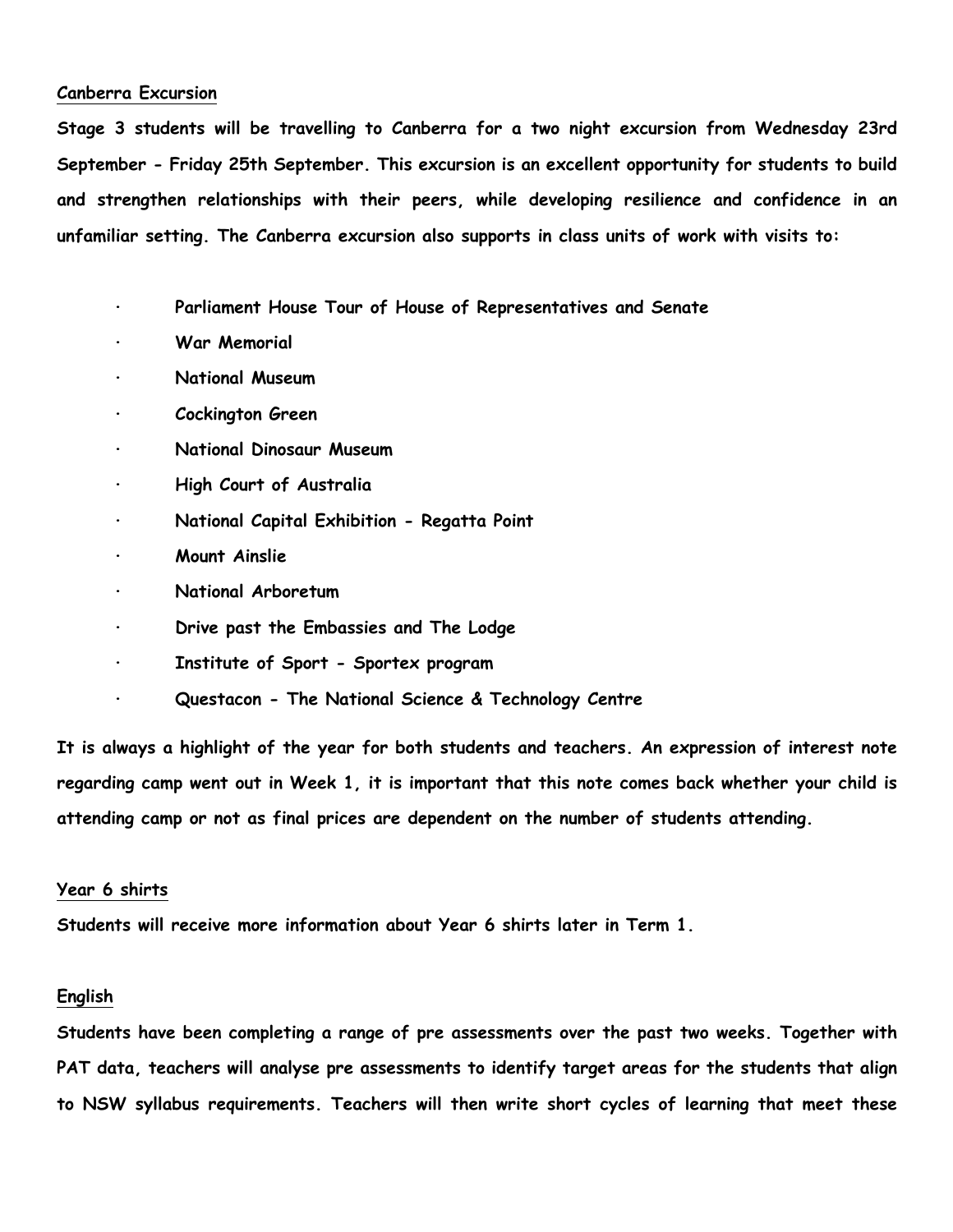**needs through the use of modelled, guided and independent instruction. Listed below are our focus areas for this term:**

- **Writing** 
	- **Year 5 - Information Reports**
	- **Year 6 - Explanations**
- **Reading** 
	- **Year 5 & 6 - Reading comprehension strategies**
- **Grammar**
	- **Year 5 & 6 - Complex sentence structure taught within writing cycles.**
- **Spelling - see below**

# **Spelling**

**This year at Woonona we will be continuing our Synthetic Phonics approach to teaching spelling. Synthetic Phonics breaks words into their smallest units of sounds (phonemes) and teaches children to connect these with the written letters (graphemes). Learning intentions for each cycle have been identified using PAT assessment data and cycle focuses are listed below:**

| Week      | <b>Learning Intention</b>                                          |
|-----------|--------------------------------------------------------------------|
| $4 - 5$   | We are learning the graphemes that make the long o vowel phoneme   |
| $6 - 7$   | We are learning the graphemes that make the long 'e' vowel phoneme |
| $8 - 9$   | We are learning the graphemes that make the consonant k phoneme    |
| $10 - 11$ | We are learning to use the -able and -ible suffixes                |

**Students will be completing their spelling assessments using Google Forms through their Google Classroom. Google Forms provides many benefits to both teachers and students, with students receiving immediate feedback on their spelling, allowing them to develop personal goals for that cycle. Teachers are provided with immediate data analysis that will assist in the planning of meaningful learning, directly targeted at student needs. Students**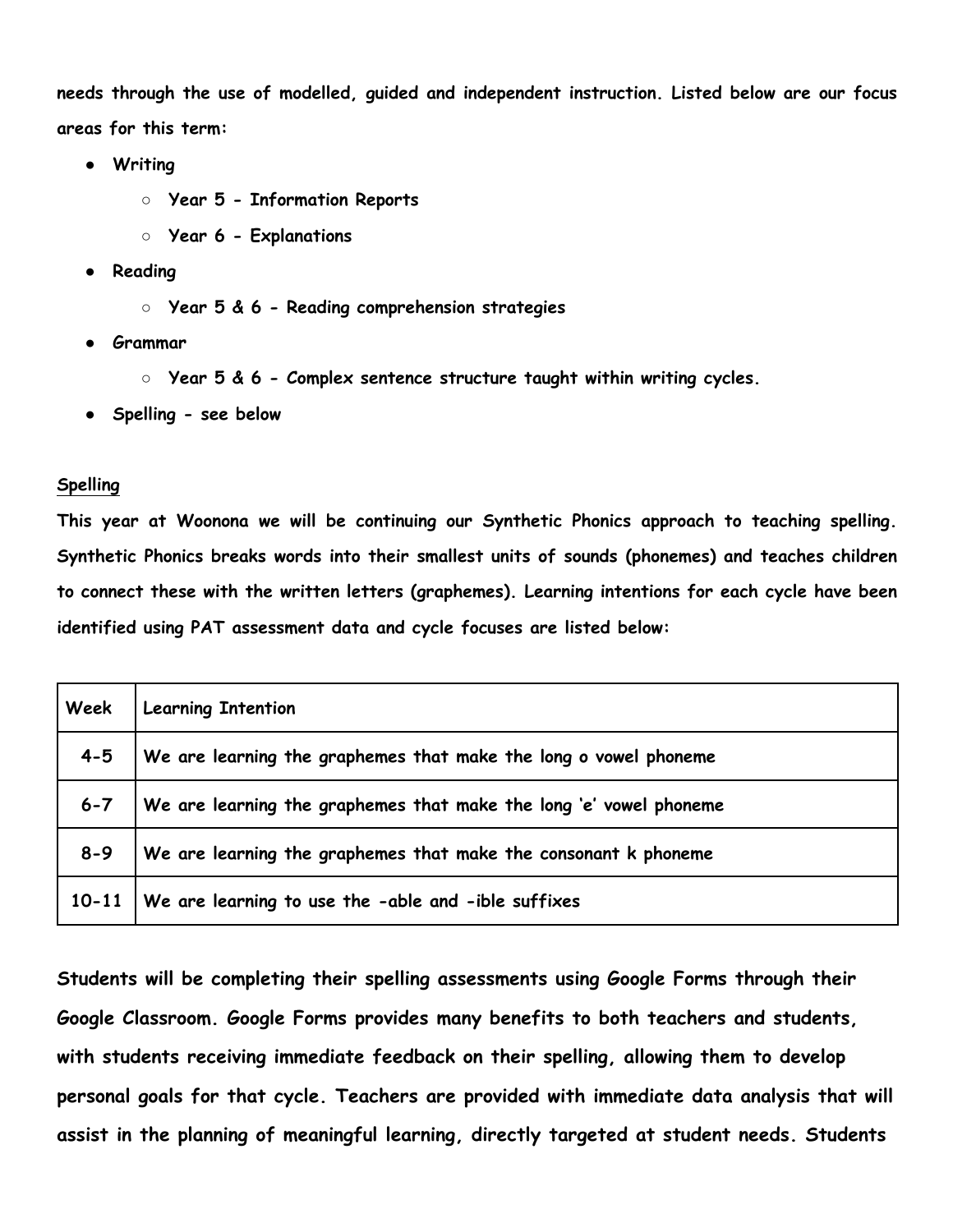**spelling assessments can be viewed throughout the year with your child by accessing their Google Classroom.**

**In addition students will be learning a range of camera words. These words are identified as high frequency words where students are unable to apply conventional spelling rules. Students will be pre-assessed at the beginning of the year and work on their own personal list created from incorrect words in this assessment. Students who successfully work through the camera word list will receive extension words.**

| <b>CAMERA WORDS</b> |            |             |               |             |               |
|---------------------|------------|-------------|---------------|-------------|---------------|
| they                | everything | built       | doubt         | aisle       | dinghy        |
| because             | ocean      | interesting | listen        | creature    | discern       |
| said                | buy        | library     | beautiful     | vegetable   | contagious    |
| there               | people     | calendar    | ache          | whose       | vacuum        |
| their               | front      | daughter    | favourite     | believe     | stationary    |
| they're             | picture    | wrung       | rhyme         | embarrass   | stationery    |
| would               | sure       | wring       | muscle        | whether     | pneumonia     |
| could               | minute     | which       | lawyer        | weather     | abseil        |
| should              | too        | height      | drawer        | thoroughly  | chauffeur     |
| busy                | extra      | rough       | ordinary      | concentrate | chateau       |
| whole               | does       | enough      | extraordinary | exhibit     | miscellaneous |
| until               | among      | guard       | island        | mortgage    | lieutenant    |
| trouble             | prove      | diamond     | laughter      | yacht       | croissant     |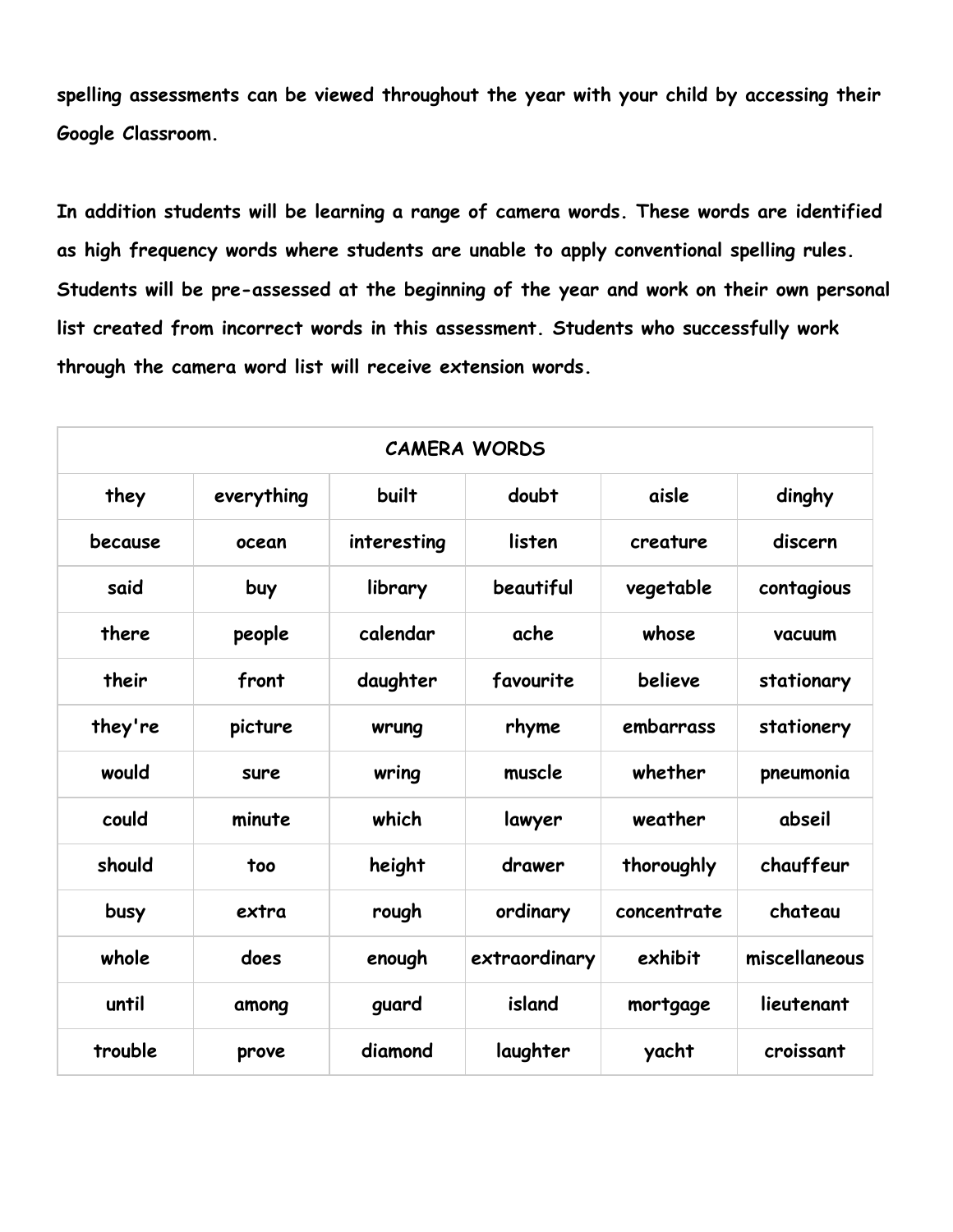# **Maths**

**This year, teachers will be using the Stepping Stones program to teach Maths in Stage 3. This program delivers all syllabus content while providing opportunities for teachers to differentiate lessons to cater for the full range of learners in their class. Stepping Stones books will be distributed to students as soon as the office receives payment. Maths will be taught by classroom teachers in 2020.**

| Year 5                                                                                                                                                                                                                                                                    | Year 6                                                                                                                                                                 |
|---------------------------------------------------------------------------------------------------------------------------------------------------------------------------------------------------------------------------------------------------------------------------|------------------------------------------------------------------------------------------------------------------------------------------------------------------------|
| Module One: 12 lessons<br>Reading and representing 6 digit numbers<br>Comparing and ordering six digit numbers<br>Rounding six digit numbers to nearest 10, 100,<br>1000 or 10 000<br>Using strategies to multiply 2, 3 and 4 digit<br>numbers                            | Module One: 12 lessons<br>Comparing and ordering decimal fractions<br>Adding tenths and hundredths<br>Word problems with fractions<br>Formal multiplication algorithm  |
| Module Two: 12 lessons<br>Using strategies to add 4 digit numbers<br>Using strategies to subtract 4 digit numbers<br>Representing, comparing and ordering decimal<br>fractions<br>Comparing and ordering tenths and hundredths<br>Solving problems involving elapsed time | Module Two: 12 lessons<br>Using strategies to add five digit numbers<br>Using strategies to add decimals<br>Interpreting timetables<br><b>Calculating elapsed time</b> |
| Module Three: 12 lessons<br>Investigating multiplication patterns                                                                                                                                                                                                         | Module Three: 12 lessons<br><b>Multiplying decimals</b><br>Identifying and investigating prime, square and<br>triangular numbers                                       |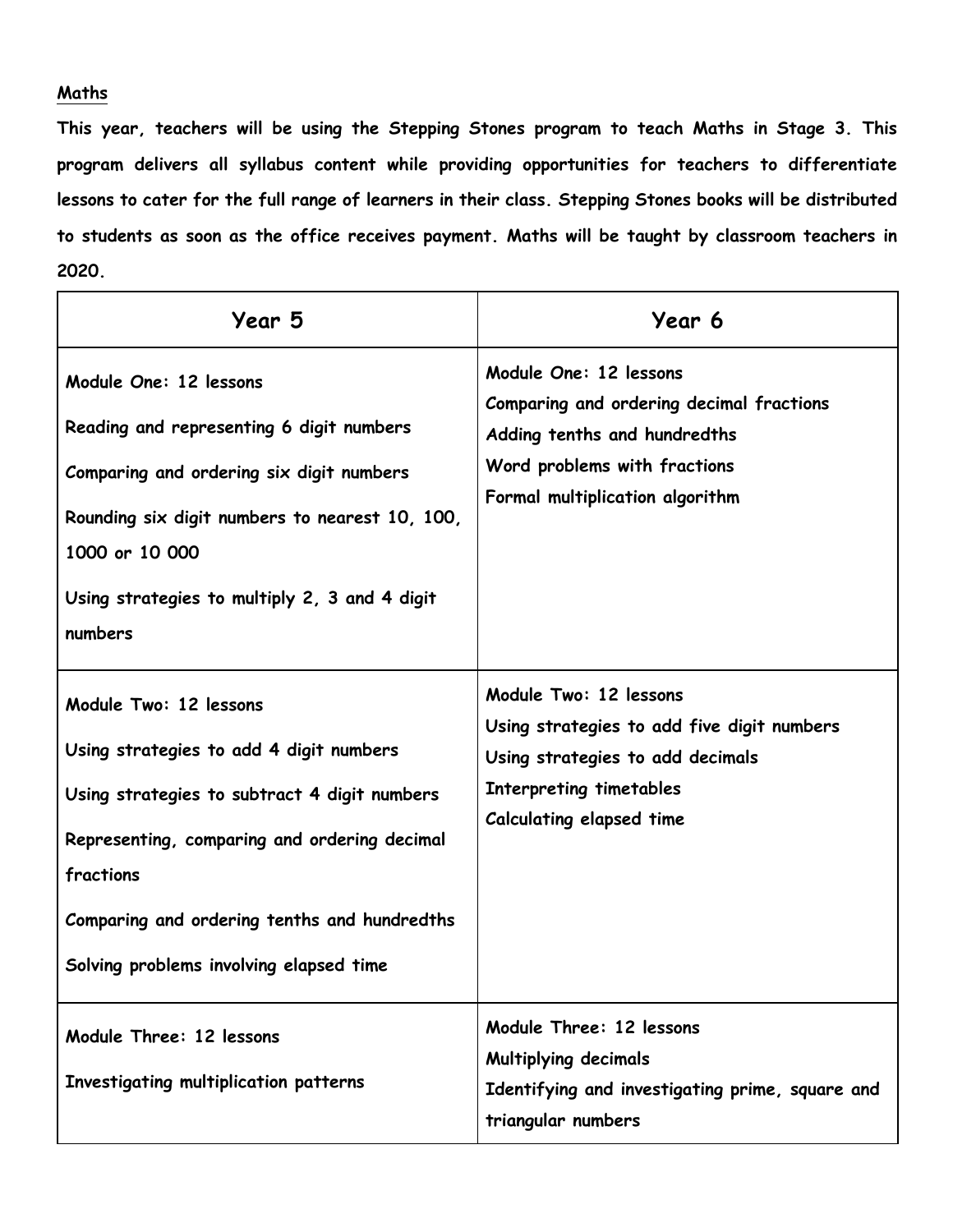| Selecting and utilising a variety of multiplication<br>strategies | Creating two way tables<br>Interpreting data from column graphs. |
|-------------------------------------------------------------------|------------------------------------------------------------------|
| Solving word problems involving multiplication<br>and division    |                                                                  |
| Creating column graphs                                            |                                                                  |
| <b>Exploring Dot Plots</b>                                        |                                                                  |

# **Geography**

**This semester in Geography students will be learning about 'A Diverse and Connected World'. Students explore countries of the Asia region and the connections Australia has with other countries across the world. Students learn about the diversity of the world's people, including the indigenous peoples of other countries. Students will explore and reflect upon similarities, differences and the importance of intercultural understanding.**

# **Creative arts**

**This semester, Creative Arts in Stage 3 will focus on Visual Arts. Students will make artworks for different audiences assembling materials in a variety of ways, while discussing the different opinions audiences may hold in relation to artworks.**

#### **PDHPE/Sport**

**Students will participate in sport lessons every Friday with a focus on developing a range of skills for our athletics carnival in Term 2. Students will participate in PE lessons with their classroom teacher on a designated day that suits their classroom timetable. Additionally, students will be engaged in lessons developing their knowledge and skills of 'Health Wellbeing and Relationships' and 'Healthy, Safe and Active Lifestyles'.**